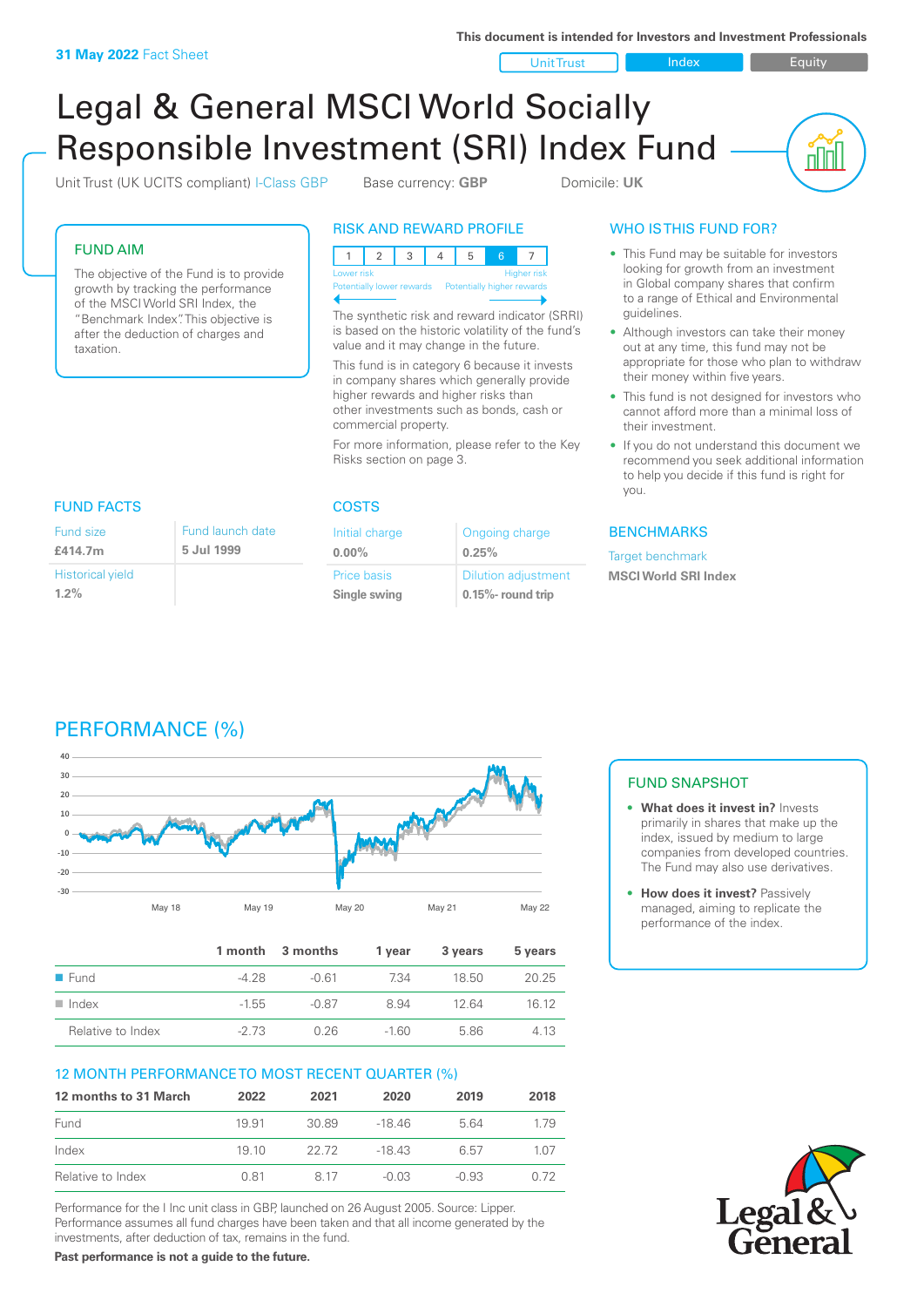Unit Trust (UK UCITS compliant) I-Class GBP

### PORTFOLIO BREAKDOWN

All data sources are a combination of LGIM and the Fund Accountant unless otherwise stated. Totals may not sum to due to rounding. In order to minimise transaction costs, the Fund will not always own all the assets that constitute the index and on occasion it will own assets that are not in the index. The number of fund holdings can also differ from the index due to corporate events and proxy holdings.



#### SECTOR (%)

| ■ Technology                      | 22.8 |
|-----------------------------------|------|
| Consumer Discretionary            | 16.2 |
| ■ Health Care                     | 13.6 |
| $\blacksquare$ Financials         | 13.2 |
| $\blacksquare$ Industrials        | 11.3 |
| ■ Consumer Staples                | 8.2  |
| ■ Basic Materials                 | 42   |
| ■ Real Estate                     | 3.1  |
| $\blacksquare$ Telecommunications | 2.9  |
| $\blacksquare$ Utilities          | 24   |
| ■ Energy                          | フフ   |
|                                   |      |

#### COUNTRY (%)

|   | <b>United States</b> | 65.4 |  |
|---|----------------------|------|--|
|   | Japan                | 6.8  |  |
|   | Canada               | 4.0  |  |
| 4 | United Kingdom       | 4.0  |  |
| O | Switzerland          | 3.2  |  |
|   | Germany              | 2.9  |  |
|   | France               | 2.7  |  |
|   | Netherlands          | 2.4  |  |
|   | Denmark              | 2.1  |  |
|   | Other                | 6.6  |  |
|   |                      |      |  |



#### MARKET CAPITALISATION (%) TOP 10 HOLDINGS (%)

| ■ Large              | 83.5 |
|----------------------|------|
| $\blacksquare$ Mid   | 15.8 |
| $\blacksquare$ Small | 0.7  |

■ Top 10 holdings 34.2% Rest of portfolio 65.8% No. of holdings in fund 373

| Microsoft             | 14.0 |
|-----------------------|------|
| Tesla                 | 4.7  |
| <b>NVIDIA</b>         | 3.4  |
| Home Depot            | 2.3  |
| Coca-Cola Co          | 1.9  |
| Roche Holding         | 1.7  |
| ASML                  | 1.7  |
| Pepsico               | 1.7  |
| <b>Walt Disney Co</b> | 14   |
| Cisco Systems         | 1.4  |
|                       |      |



The Index Fund Management team comprises 25 fund managers, supported by two analysts. Management oversight is provided by the Global Head of Index Funds. The team has average industry experience of 15 years, of which seven years has been at LGIM, and is focused on achieving the equally important objectives of close tracking and maximising returns.